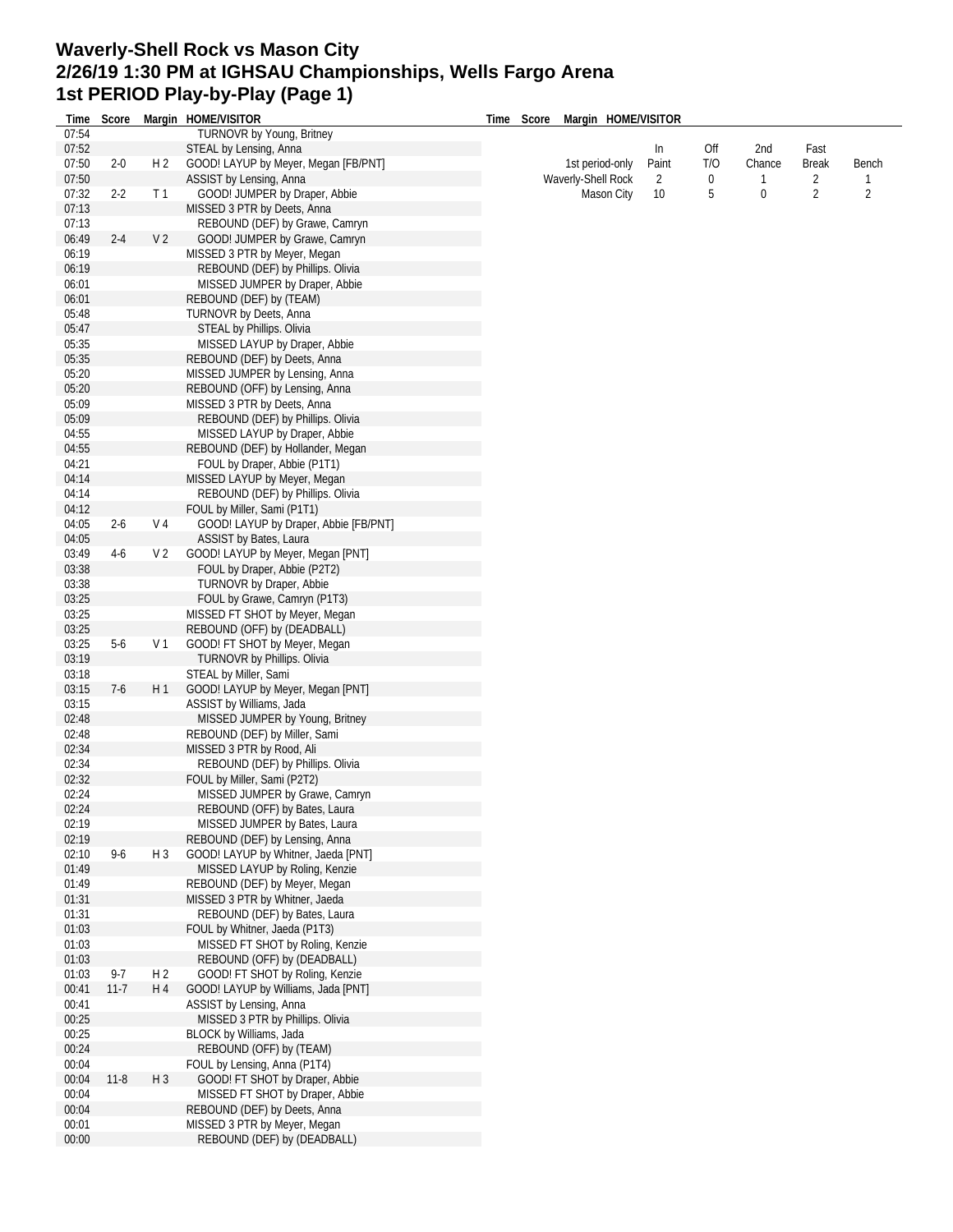## **Waverly-Shell Rock vs Mason City 2/26/19 1:30 PM at IGHSAU Championships, Wells Fargo Arena 2nd PERIOD Play-by-Play (Page 1)**

|                | Time Score |                | Margin HOME/VISITOR                                           |       | Time Score  |                    |            | Margin HOME/VISITOR            |              |                                 |                |       |
|----------------|------------|----------------|---------------------------------------------------------------|-------|-------------|--------------------|------------|--------------------------------|--------------|---------------------------------|----------------|-------|
| 07:33          |            |                | MISSED 3 PTR by Whitner, Jaeda                                | 00:41 |             |                    |            | FOUL by Roling, Kenzie (P1T8)  |              |                                 |                |       |
| 07:33          |            |                | REBOUND (DEF) by Bates, Laura                                 |       | 00:41 27-24 | $H_3$              |            | GOOD! FT SHOT by Rood, Ali     |              |                                 |                |       |
| 07:30          |            |                | MISSED LAYUP by Young, Britney                                | 00:41 |             |                    |            | MISSED FT SHOT by Meyer, Megan |              |                                 |                |       |
| 07:30          |            |                | <b>BLOCK by Meyer, Megan</b>                                  | 00:41 |             |                    |            |                                |              | REBOUND (DEF) by Young, Britney |                |       |
| 07:29          |            |                | REBOUND (DEF) by Hollander, Megan                             | 00:15 | $27 - 26$   | H <sub>1</sub>     |            |                                |              | GOOD! JUMPER by Young, Britney  |                |       |
| 07:24          |            |                | TURNOVR by Whitner, Jaeda                                     | 00:02 |             |                    |            | MISSED LAYUP by Meyer, Megan   |              |                                 |                |       |
| 07:05          |            |                | MISSED LAYUP by Phillips. Olivia                              | 00:02 |             |                    |            | REBOUND (DEF) by (TEAM)        |              |                                 |                |       |
| 07:05          |            |                | REBOUND (DEF) by Lensing, Anna                                |       |             |                    |            |                                |              |                                 |                |       |
| 06:47          |            |                | FOUL by Deets, Anna (P1T5)                                    |       |             |                    |            | In                             | Off          | 2nd                             | Fast           |       |
| 06:47          |            |                | TURNOVR by Deets, Anna                                        |       |             | 2nd period-only    |            | Paint                          | T/O          | Chance                          | <b>Break</b>   | Bench |
| 06:40          |            |                | TURNOVR by Phillips. Olivia                                   |       |             | Waverly-Shell Rock |            | 4                              | $\mathbf{1}$ | 0                               | 0              | 2     |
| 06:23          |            |                | MISSED 3 PTR by Meyer, Megan                                  |       |             |                    | Mason City | 6                              | 0            | 3                               | $\overline{2}$ | 4     |
| 06:23          |            |                | REBOUND (DEF) by Bates, Laura                                 |       |             |                    |            |                                |              |                                 |                |       |
| 05:58          |            |                | MISSED LAYUP by Roling, Kenzie                                |       |             |                    |            |                                |              |                                 |                |       |
| 05:58          |            |                | BLOCK by Lensing, Anna                                        |       |             |                    |            |                                |              |                                 |                |       |
| 05:57          |            |                | REBOUND (DEF) by Hollander, Megan                             |       |             |                    |            |                                |              |                                 |                |       |
| 05:37          |            |                | FOUL by Young, Britney (P1T4)                                 |       |             |                    |            |                                |              |                                 |                |       |
| 05:37          |            |                | MISSED FT SHOT by Deets, Anna                                 |       |             |                    |            |                                |              |                                 |                |       |
| 05:37          |            |                | REBOUND (OFF) by (DEADBALL)                                   |       |             |                    |            |                                |              |                                 |                |       |
| 05:37          | $12 - 8$   | H 4            | GOOD! FT SHOT by Deets, Anna                                  |       |             |                    |            |                                |              |                                 |                |       |
| 05:25          |            |                | FOUL by Williams, Jada (P1T6)                                 |       |             |                    |            |                                |              |                                 |                |       |
| 05:25          |            |                | MISSED FT SHOT by Draper, Abbie                               |       |             |                    |            |                                |              |                                 |                |       |
| 05:25          |            |                | REBOUND (OFF) by (DEADBALL)                                   |       |             |                    |            |                                |              |                                 |                |       |
| 05:25<br>05:25 |            |                | MISSED FT SHOT by Draper, Abbie                               |       |             |                    |            |                                |              |                                 |                |       |
| 05:11          |            |                | REBOUND (DEF) by Williams, Jada                               |       |             |                    |            |                                |              |                                 |                |       |
| 05:07          |            |                | FOUL by Bates, Laura (P1T5)<br>MISSED JUMPER by Meyer, Megan  |       |             |                    |            |                                |              |                                 |                |       |
|                |            |                |                                                               |       |             |                    |            |                                |              |                                 |                |       |
| 05:07<br>04:58 | $15 - 8$   | H 7            | REBOUND (OFF) by Miller, Sami<br>GOOD! 3 PTR by Lensing, Anna |       |             |                    |            |                                |              |                                 |                |       |
| 04:58          |            |                | ASSIST by Williams, Jada                                      |       |             |                    |            |                                |              |                                 |                |       |
| 04:41          | $15-10$    | H 5            | GOOD! JUMPER by Draper, Abbie                                 |       |             |                    |            |                                |              |                                 |                |       |
| 04:41          |            |                | ASSIST by Young, Britney                                      |       |             |                    |            |                                |              |                                 |                |       |
| 04:18          |            |                | MISSED 3 PTR by Miller, Sami                                  |       |             |                    |            |                                |              |                                 |                |       |
| 04:18          |            |                | REBOUND (DEF) by Bates, Laura                                 |       |             |                    |            |                                |              |                                 |                |       |
| 04:04          | 15-13      | H <sub>2</sub> | GOOD! 3 PTR by Young, Britney                                 |       |             |                    |            |                                |              |                                 |                |       |
| 04:04          |            |                | ASSIST by Bates, Laura                                        |       |             |                    |            |                                |              |                                 |                |       |
| 03:36          | 17-13      | H 4            | GOOD! LAYUP by Deets, Anna [PNT]                              |       |             |                    |            |                                |              |                                 |                |       |
| 03:21          | 17-15      | H <sub>2</sub> | GOOD! JUMPER by Bates, Laura [PNT]                            |       |             |                    |            |                                |              |                                 |                |       |
| 03:21          |            |                | ASSIST by Roling, Kenzie                                      |       |             |                    |            |                                |              |                                 |                |       |
| 03:07          |            |                | FOUL by Draper, Abbie (P3T6)                                  |       |             |                    |            |                                |              |                                 |                |       |
| 03:05          |            |                | FOUL by Young, Britney (P2T7)                                 |       |             |                    |            |                                |              |                                 |                |       |
| 03:05          | 18-15      | $H_3$          | GOOD! FT SHOT by Deets, Anna                                  |       |             |                    |            |                                |              |                                 |                |       |
| 03:05          | 19-15      | H 4            | GOOD! FT SHOT by Deets, Anna                                  |       |             |                    |            |                                |              |                                 |                |       |
| 02:53          |            |                | MISSED JUMPER by Bates, Laura                                 |       |             |                    |            |                                |              |                                 |                |       |
| 02:53          |            |                | <b>BLOCK by Deets, Anna</b>                                   |       |             |                    |            |                                |              |                                 |                |       |
| 02:50          |            |                | REBOUND (DEF) by Rood, Ali                                    |       |             |                    |            |                                |              |                                 |                |       |
| 02:43          | 21-15      | H 6            | GOOD! LAYUP by Meyer, Megan [PNT]                             |       |             |                    |            |                                |              |                                 |                |       |
| 02:27          |            |                | FOUL by Deets, Anna (P2T7)                                    |       |             |                    |            |                                |              |                                 |                |       |
| 02:27          | $21 - 16$  | H 5            | GOOD! FT SHOT by Bates, Laura                                 |       |             |                    |            |                                |              |                                 |                |       |
| 02:27          |            |                | MISSED FT SHOT by Bates, Laura                                |       |             |                    |            |                                |              |                                 |                |       |
| 02:27          |            |                | REBOUND (DEF) by Deets, Anna                                  |       |             |                    |            |                                |              |                                 |                |       |
| 02:18<br>02:18 | 24-16      | H8             | GOOD! 3 PTR by Rood, Ali<br>ASSIST by Meyer, Megan            |       |             |                    |            |                                |              |                                 |                |       |
| 01:59          | 24-19      | H <sub>5</sub> | GOOD! 3 PTR by Phillips. Olivia                               |       |             |                    |            |                                |              |                                 |                |       |
| 01:59          |            |                | ASSIST by Young, Britney                                      |       |             |                    |            |                                |              |                                 |                |       |
| 01:43          |            |                | TURNOVR by Meyer, Megan                                       |       |             |                    |            |                                |              |                                 |                |       |
| 01:42          |            |                | STEAL by Phillips. Olivia                                     |       |             |                    |            |                                |              |                                 |                |       |
| 01:42          |            |                | FOUL by Deets, Anna (P3T8)                                    |       |             |                    |            |                                |              |                                 |                |       |
| 01:42          | 24-20      | H 4            | GOOD! FT SHOT by Phillips. Olivia                             |       |             |                    |            |                                |              |                                 |                |       |
| 01:42          |            |                | MISSED FT SHOT by Phillips. Olivia                            |       |             |                    |            |                                |              |                                 |                |       |
| 01:42          |            |                | REBOUND (DEF) by Lensing, Anna                                |       |             |                    |            |                                |              |                                 |                |       |
| 01:12          |            |                | MISSED 3 PTR by Lensing, Anna                                 |       |             |                    |            |                                |              |                                 |                |       |
| 01:12          |            |                | REBOUND (DEF) by Grawe, Camryn                                |       |             |                    |            |                                |              |                                 |                |       |
| 01:09          |            |                | FOUL by Meyer, Megan (P1T9)                                   |       |             |                    |            |                                |              |                                 |                |       |
| 01:09          | 24-21      | H <sub>3</sub> | GOOD! FT SHOT by Grawe, Camryn                                |       |             |                    |            |                                |              |                                 |                |       |
| 01:09          | 24-22      | H <sub>2</sub> | GOOD! FT SHOT by Grawe, Camryn                                |       |             |                    |            |                                |              |                                 |                |       |
| 01:05          | $26 - 22$  | H 4            | GOOD! LAYUP by Meyer, Megan [FB/PNT]                          |       |             |                    |            |                                |              |                                 |                |       |
| 01:05          |            |                | ASSIST by Lensing, Anna                                       |       |             |                    |            |                                |              |                                 |                |       |
| 00:48          | $26 - 24$  | H <sub>2</sub> | GOOD! LAYUP by Roling, Kenzie [PNT]                           |       |             |                    |            |                                |              |                                 |                |       |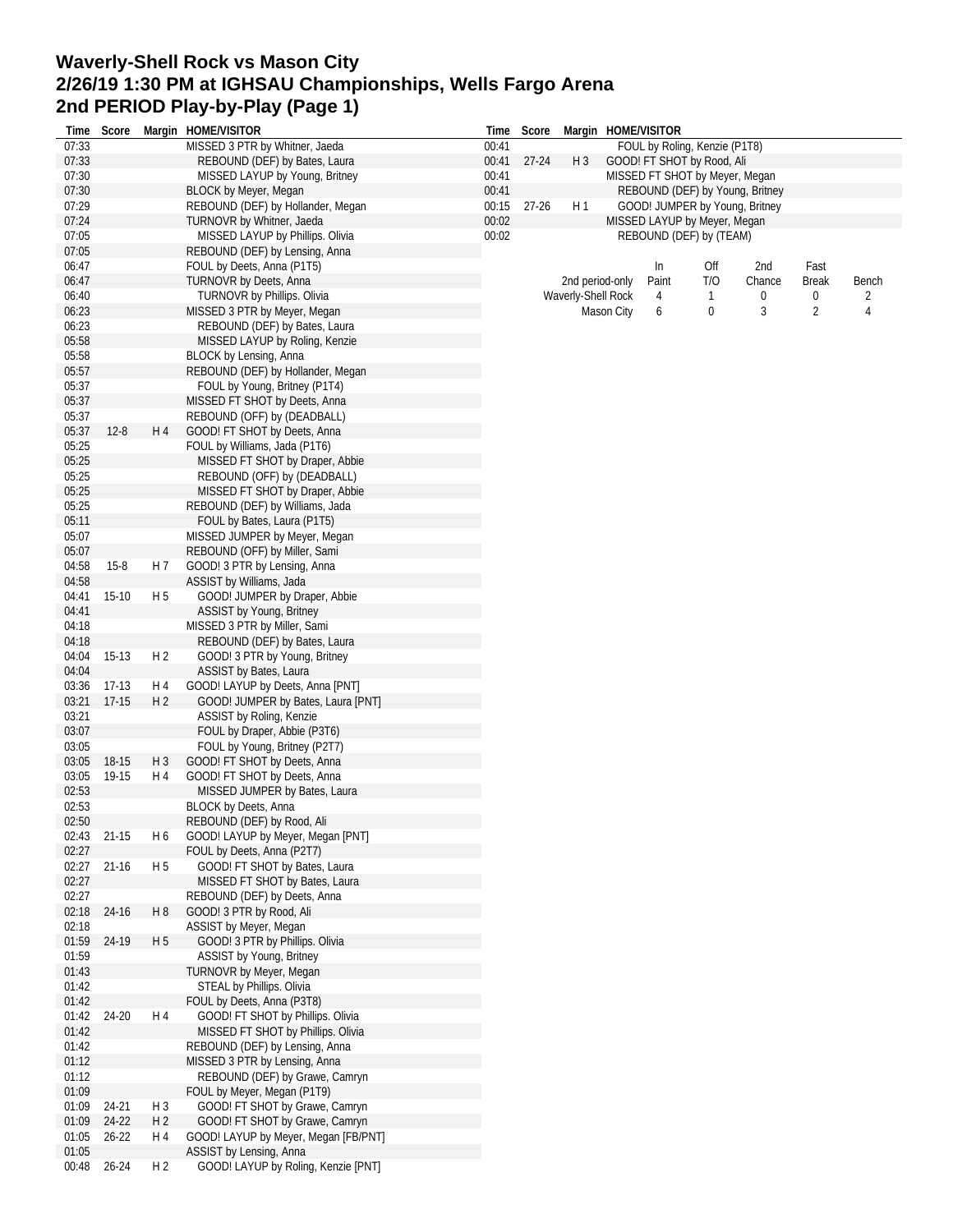## **Waverly-Shell Rock vs Mason City 2/26/19 1:30 PM at IGHSAU Championships, Wells Fargo Arena 3rd PERIOD Play-by-Play (Page 1)**

| Time           | Score     |                | Margin HOME/VISITOR                                         | Time  | Score |                    |                 | Margin HOME/VISITOR           |     |        |                |       |
|----------------|-----------|----------------|-------------------------------------------------------------|-------|-------|--------------------|-----------------|-------------------------------|-----|--------|----------------|-------|
| 07:52          |           |                | MISSED 3 PTR by Grawe, Camryn                               | 00:44 |       |                    |                 | REBOUND (DEF) by Bates, Laura |     |        |                |       |
| 07:52          |           |                | REBOUND (OFF) by Bates, Laura                               | 00:31 |       |                    |                 | TURNOVR by Phillips. Olivia   |     |        |                |       |
| 07:48          |           |                | MISSED JUMPER by Bates, Laura                               | 00:31 |       |                    |                 | STEAL by Williams, Jada       |     |        |                |       |
| 07:48          |           |                | REBOUND (DEF) by Deets, Anna                                | 00:01 |       |                    |                 | MISSED 3 PTR by Deets, Anna   |     |        |                |       |
| 07:31          | $30 - 26$ | H 4            | GOOD! 3 PTR by Meyer, Megan                                 | 00:00 |       |                    |                 | REBOUND (DEF) by (DEADBALL)   |     |        |                |       |
| 07:13          |           |                | MISSED JUMPER by Draper, Abbie                              |       |       |                    |                 |                               |     |        |                |       |
| 07:13          |           |                | REBOUND (DEF) by Deets, Anna                                |       |       |                    |                 | In                            | Off | 2nd    | Fast           |       |
| 06:57          |           |                | MISSED 3 PTR by Whitner, Jaeda                              |       |       |                    | 3rd period-only | Paint                         | T/O | Chance | <b>Break</b>   | Bench |
| 06:57          |           |                | REBOUND (OFF) by Lensing, Anna                              |       |       | Waverly-Shell Rock |                 | 4                             | 2   | 2      | 0              | 0     |
| 06:53          |           |                | FOUL by Bates, Laura (P2T1)                                 |       |       |                    | Mason City      | 8                             | 2   | 2      | $\overline{2}$ | 0     |
| 06:46          |           |                | FOUL by Bates, Laura (P3T2)                                 |       |       |                    |                 |                               |     |        |                |       |
| 06:46          |           |                | MISSED FT SHOT by Meyer, Megan                              |       |       |                    |                 |                               |     |        |                |       |
| 06:46          |           |                | REBOUND (OFF) by (DEADBALL)                                 |       |       |                    |                 |                               |     |        |                |       |
| 06:46          |           |                | MISSED FT SHOT by Meyer, Megan                              |       |       |                    |                 |                               |     |        |                |       |
| 06:46          |           |                | REBOUND (DEF) by Draper, Abbie                              |       |       |                    |                 |                               |     |        |                |       |
| 06:35          |           |                | MISSED JUMPER by Young, Britney                             |       |       |                    |                 |                               |     |        |                |       |
| 06:35<br>06:23 |           |                | REBOUND (DEF) by Lensing, Anna                              |       |       |                    |                 |                               |     |        |                |       |
| 06:22          |           |                | TURNOVR by Lensing, Anna                                    |       |       |                    |                 |                               |     |        |                |       |
| 06:19          |           |                | STEAL by Young, Britney<br>MISSED 3 PTR by Phillips. Olivia |       |       |                    |                 |                               |     |        |                |       |
| 06:19          |           |                | REBOUND (DEF) by Deets, Anna                                |       |       |                    |                 |                               |     |        |                |       |
| 06:07          |           |                | MISSED LAYUP by Meyer, Megan                                |       |       |                    |                 |                               |     |        |                |       |
| 06:07          |           |                | REBOUND (OFF) by Hollander, Megan                           |       |       |                    |                 |                               |     |        |                |       |
| 06:04          | $32 - 26$ | H <sub>6</sub> | GOOD! LAYUP by Hollander, Megan [PNT]                       |       |       |                    |                 |                               |     |        |                |       |
| 05:48          | 32-28     | H 4            | GOOD! JUMPER by Draper, Abbie [PNT]                         |       |       |                    |                 |                               |     |        |                |       |
| 05:48          |           |                | ASSIST by Young, Britney                                    |       |       |                    |                 |                               |     |        |                |       |
| 05:26          |           |                | MISSED 3 PTR by Meyer, Megan                                |       |       |                    |                 |                               |     |        |                |       |
| 05:26          |           |                | REBOUND (DEF) by Draper, Abbie                              |       |       |                    |                 |                               |     |        |                |       |
| 05:15          | 32-30     | H <sub>2</sub> | GOOD! LAYUP by Grawe, Camryn [PNT]                          |       |       |                    |                 |                               |     |        |                |       |
| 04:58          | 34-30     | H 4            | GOOD! LAYUP by Hollander, Megan [PNT]                       |       |       |                    |                 |                               |     |        |                |       |
| 04:58          |           |                | ASSIST by Lensing, Anna                                     |       |       |                    |                 |                               |     |        |                |       |
| 04:43          | 34-32     | H <sub>2</sub> | GOOD! JUMPER by Young, Britney                              |       |       |                    |                 |                               |     |        |                |       |
| 04:14          |           |                | TURNOVR by Whitner, Jaeda                                   |       |       |                    |                 |                               |     |        |                |       |
| 03:57          |           |                | MISSED LAYUP by Bates, Laura                                |       |       |                    |                 |                               |     |        |                |       |
| 03:57          |           |                | REBOUND (OFF) by Draper, Abbie                              |       |       |                    |                 |                               |     |        |                |       |
| 03:56          |           |                | FOUL by Rood, Ali (P1T1)                                    |       |       |                    |                 |                               |     |        |                |       |
| 03:56          | 34-33     | H1             | GOOD! FT SHOT by Draper, Abbie                              |       |       |                    |                 |                               |     |        |                |       |
| 03:56          | 34-34     | T <sub>2</sub> | GOOD! FT SHOT by Draper, Abbie                              |       |       |                    |                 |                               |     |        |                |       |
| 03:46          |           |                | MISSED 3 PTR by Rood, Ali                                   |       |       |                    |                 |                               |     |        |                |       |
| 03:46          |           |                | REBOUND (DEF) by Bates, Laura                               |       |       |                    |                 |                               |     |        |                |       |
| 03:35          |           |                | MISSED LAYUP by Draper, Abbie                               |       |       |                    |                 |                               |     |        |                |       |
| 03:35          |           |                | REBOUND (OFF) by Draper, Abbie                              |       |       |                    |                 |                               |     |        |                |       |
| 03:29          |           |                | MISSED LAYUP by Draper, Abbie                               |       |       |                    |                 |                               |     |        |                |       |
| 03:29          |           |                | REBOUND (OFF) by Draper, Abbie                              |       |       |                    |                 |                               |     |        |                |       |
| 03:26          |           |                | MISSED JUMPER by Draper, Abbie                              |       |       |                    |                 |                               |     |        |                |       |
| 03:26          |           |                | REBOUND (OFF) by (TEAM)                                     |       |       |                    |                 |                               |     |        |                |       |
| 03:19          |           |                | MISSED LAYUP by Young, Britney                              |       |       |                    |                 |                               |     |        |                |       |
| 03:19          |           |                | BLOCK by Meyer, Megan                                       |       |       |                    |                 |                               |     |        |                |       |
| 03:19          |           |                | REBOUND (DEF) by Miller, Sami                               |       |       |                    |                 |                               |     |        |                |       |
| 03:08<br>03:08 | 37-34     | $H_3$          | GOOD! 3 PTR by Lensing, Anna<br>ASSIST by Meyer, Megan      |       |       |                    |                 |                               |     |        |                |       |
| 03:05          |           |                | TIMEOUT 30sec                                               |       |       |                    |                 |                               |     |        |                |       |
| 02:52          |           |                | TURNOVR by Roling, Kenzie                                   |       |       |                    |                 |                               |     |        |                |       |
| 02:50          |           |                | STEAL by Williams, Jada                                     |       |       |                    |                 |                               |     |        |                |       |
| 02:48          |           |                | MISSED LAYUP by Miller, Sami                                |       |       |                    |                 |                               |     |        |                |       |
| 02:48          |           |                | REBOUND (DEF) by Draper, Abbie                              |       |       |                    |                 |                               |     |        |                |       |
| 02:27          |           |                | MISSED 3 PTR by Phillips. Olivia                            |       |       |                    |                 |                               |     |        |                |       |
| 02:27          |           |                | BLOCK by Meyer, Megan                                       |       |       |                    |                 |                               |     |        |                |       |
| 02:26          |           |                | REBOUND (DEF) by (TEAM)                                     |       |       |                    |                 |                               |     |        |                |       |
| 02:10          |           |                | FOUL by Roling, Kenzie (P2T3)                               |       |       |                    |                 |                               |     |        |                |       |
| 01:58          |           |                | FOUL by Schut, Morgan (P1T4)                                |       |       |                    |                 |                               |     |        |                |       |
| 01:43          | 39-34     | H <sub>5</sub> | GOOD! LAYUP by Meyer, Megan [PNT]                           |       |       |                    |                 |                               |     |        |                |       |
| 01:24          |           |                | TURNOVR by Young, Britney                                   |       |       |                    |                 |                               |     |        |                |       |
| 01:23          |           |                | STEAL by Meyer, Megan                                       |       |       |                    |                 |                               |     |        |                |       |
| 01:22          | 41-34     | H 7            | GOOD! LAYUP by Meyer, Megan [FB/PNT]                        |       |       |                    |                 |                               |     |        |                |       |
| 01:14          |           |                | TIMEOUT TEAM                                                |       |       |                    |                 |                               |     |        |                |       |
| 00:57          |           |                | MISSED LAYUP by Draper, Abbie                               |       |       |                    |                 |                               |     |        |                |       |
| 00:57          |           |                | REBOUND (DEF) by Meyer, Megan                               |       |       |                    |                 |                               |     |        |                |       |
| 00:44          |           |                | MISSED 3 PTR by Meyer, Megan                                |       |       |                    |                 |                               |     |        |                |       |